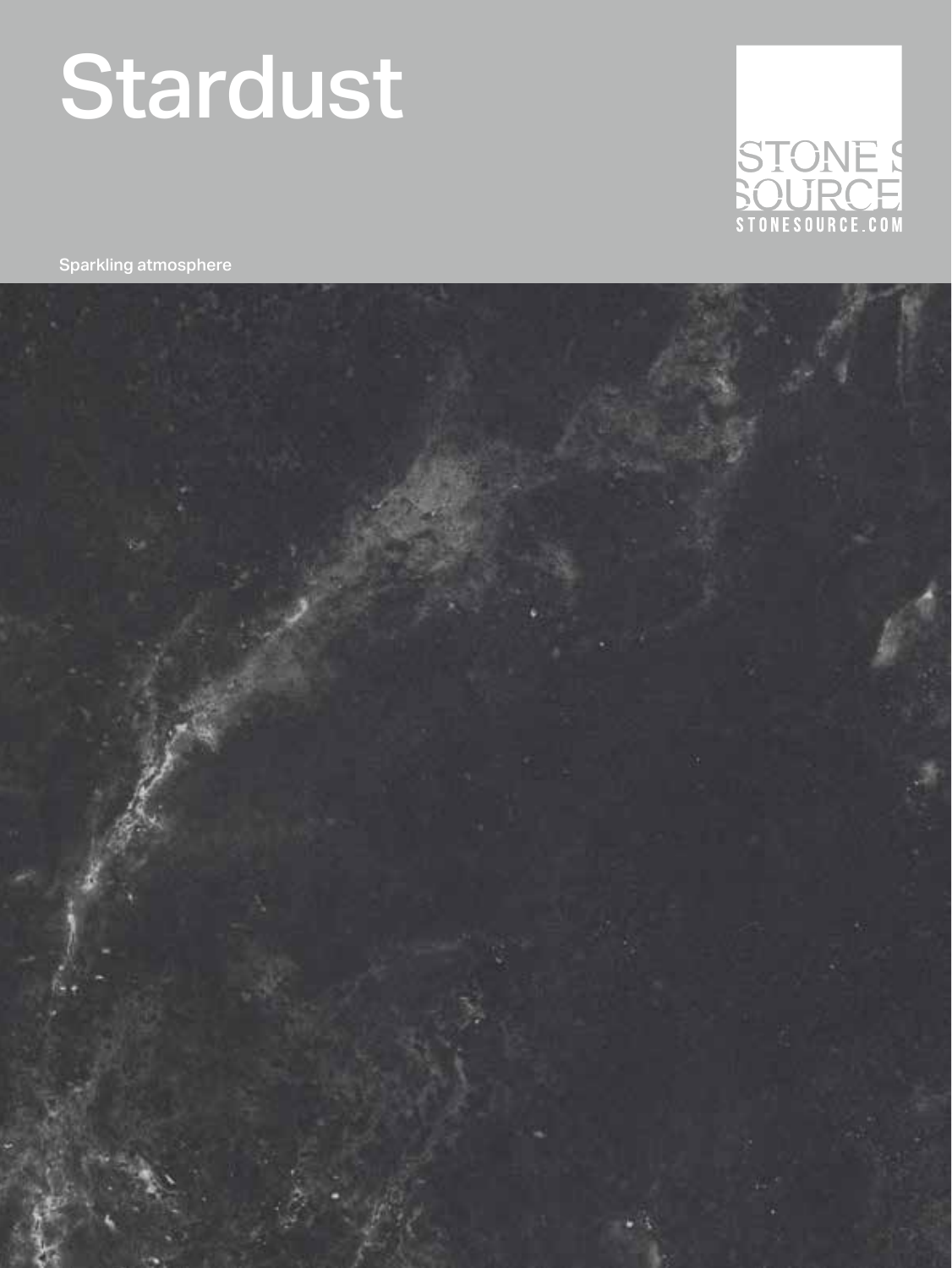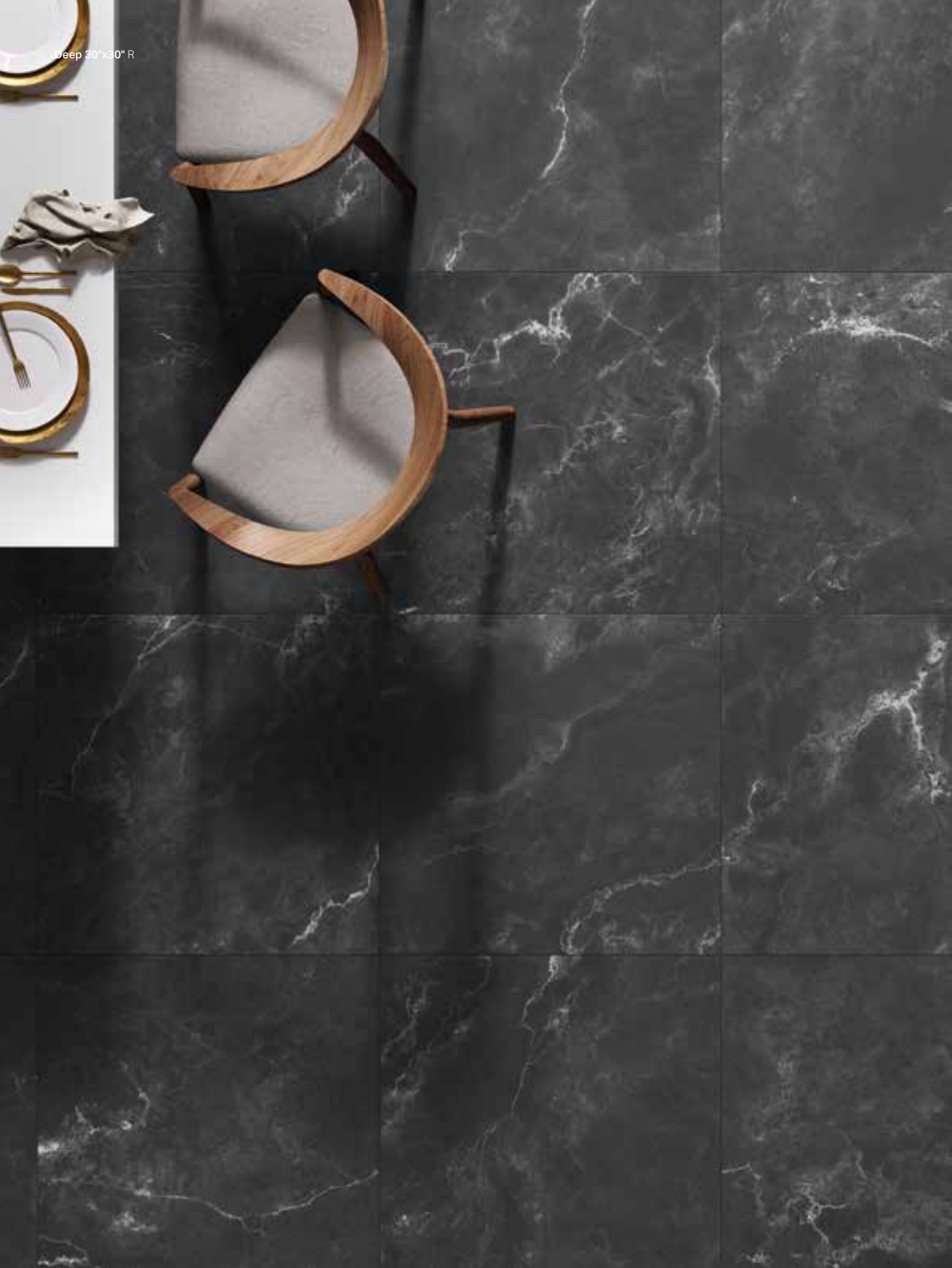## Stardust

Sparkling atmosphere

. . . . . . . . . . . . . .

 $\frac{V}{4}$  9 mm 24"x48" R 24"x48" Soft R 30"x60" R 30"x60" Soft R 30"x30" Soft R 30"x30" R 24"x24" R 24"x24" Soft R 12"x24" R 12"x24" Soft R

SIZES ARE NOMINAL, NOT ACTUAL.

 $\mathbf{u}$ 囤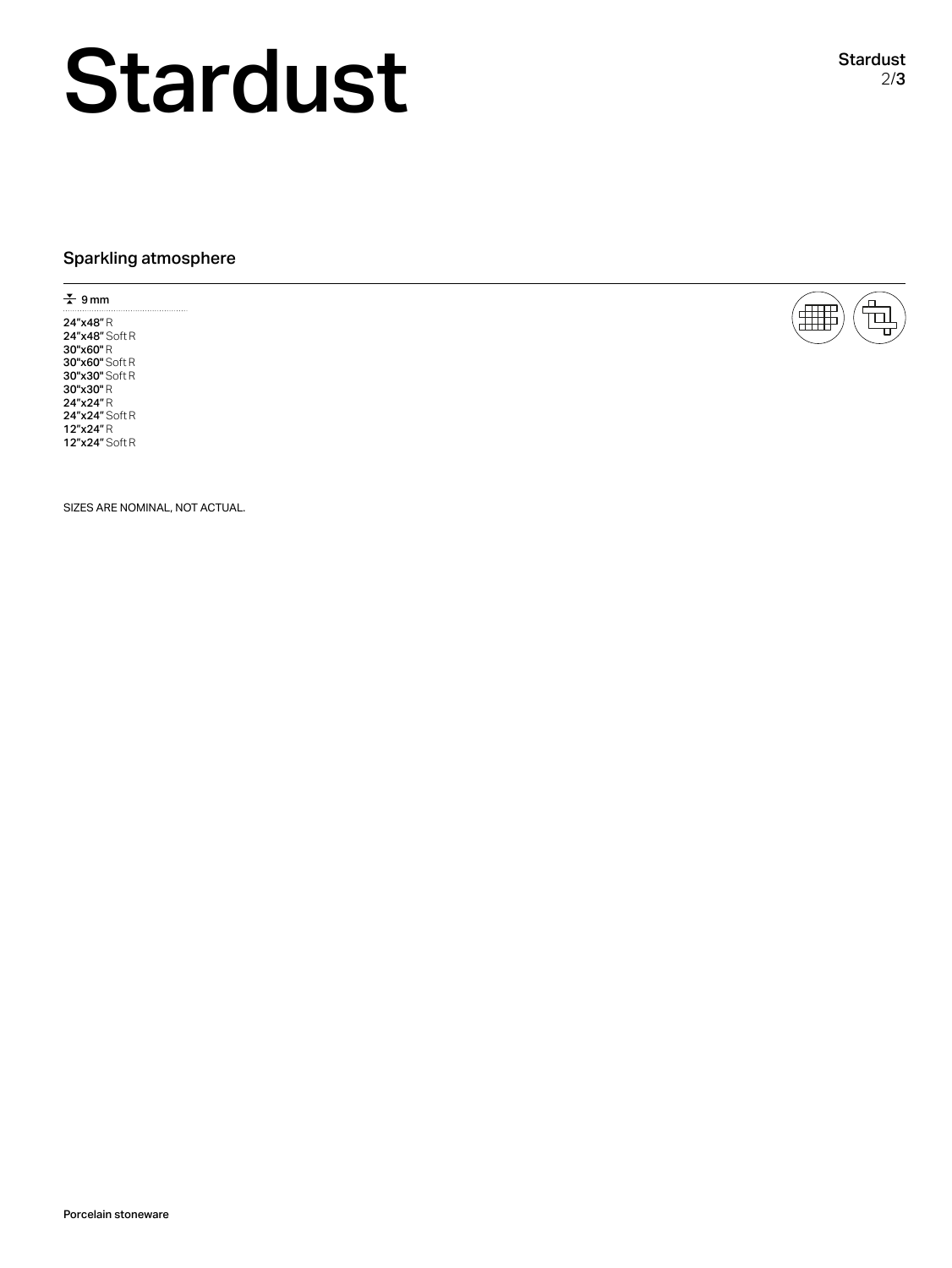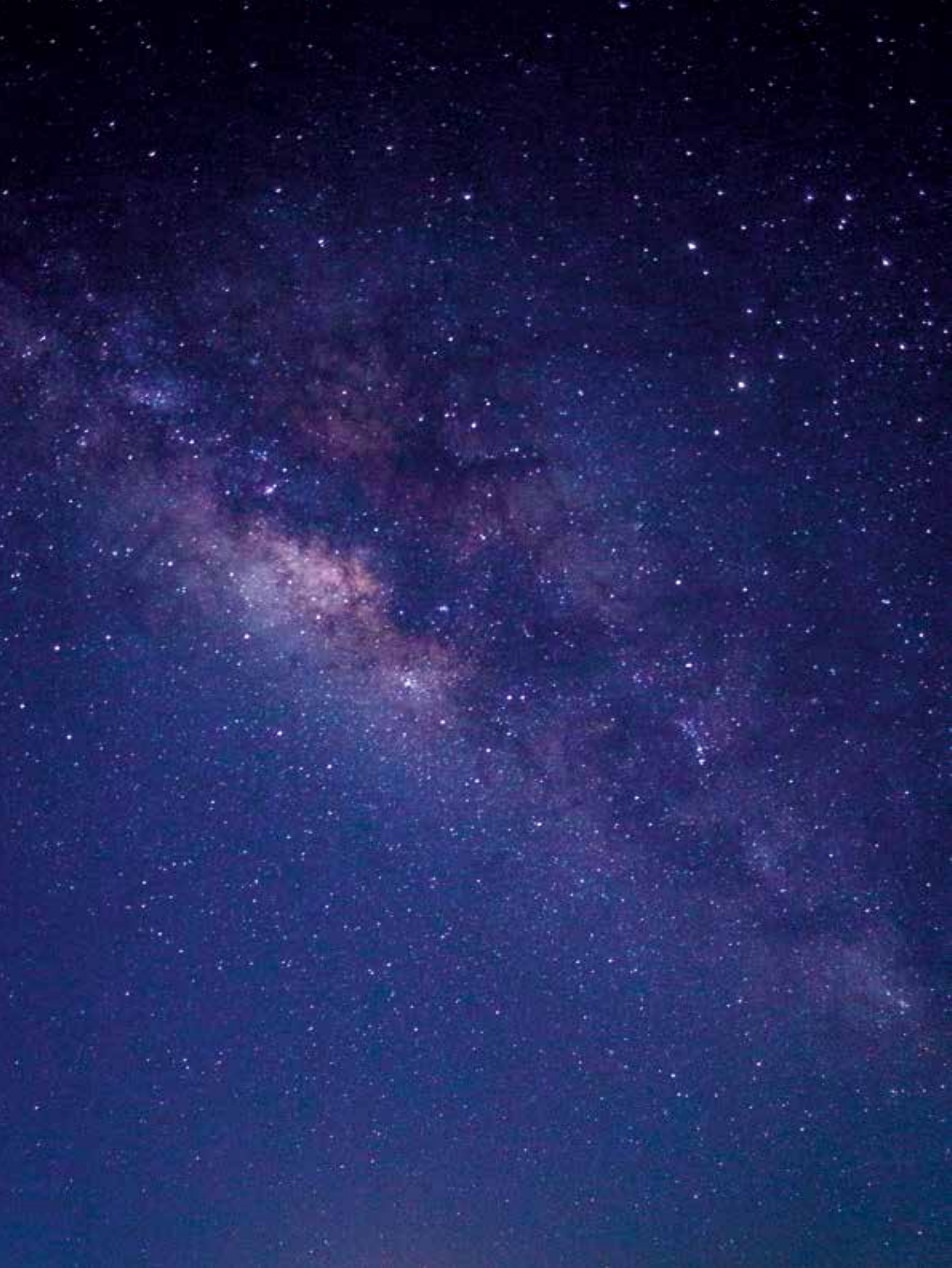The contrasts and brightness of a starlit sky become the inspiring concept of a surface that welcomes and gently reflects light: the ton-sur-ton vein patterns and metal-flake reflections emphasise the elegance of an unprecedented and trendy material. Thanks to the charm created by the change in tone and by the iridescent shades, Stardust distinguishes modern settings with a strong personality.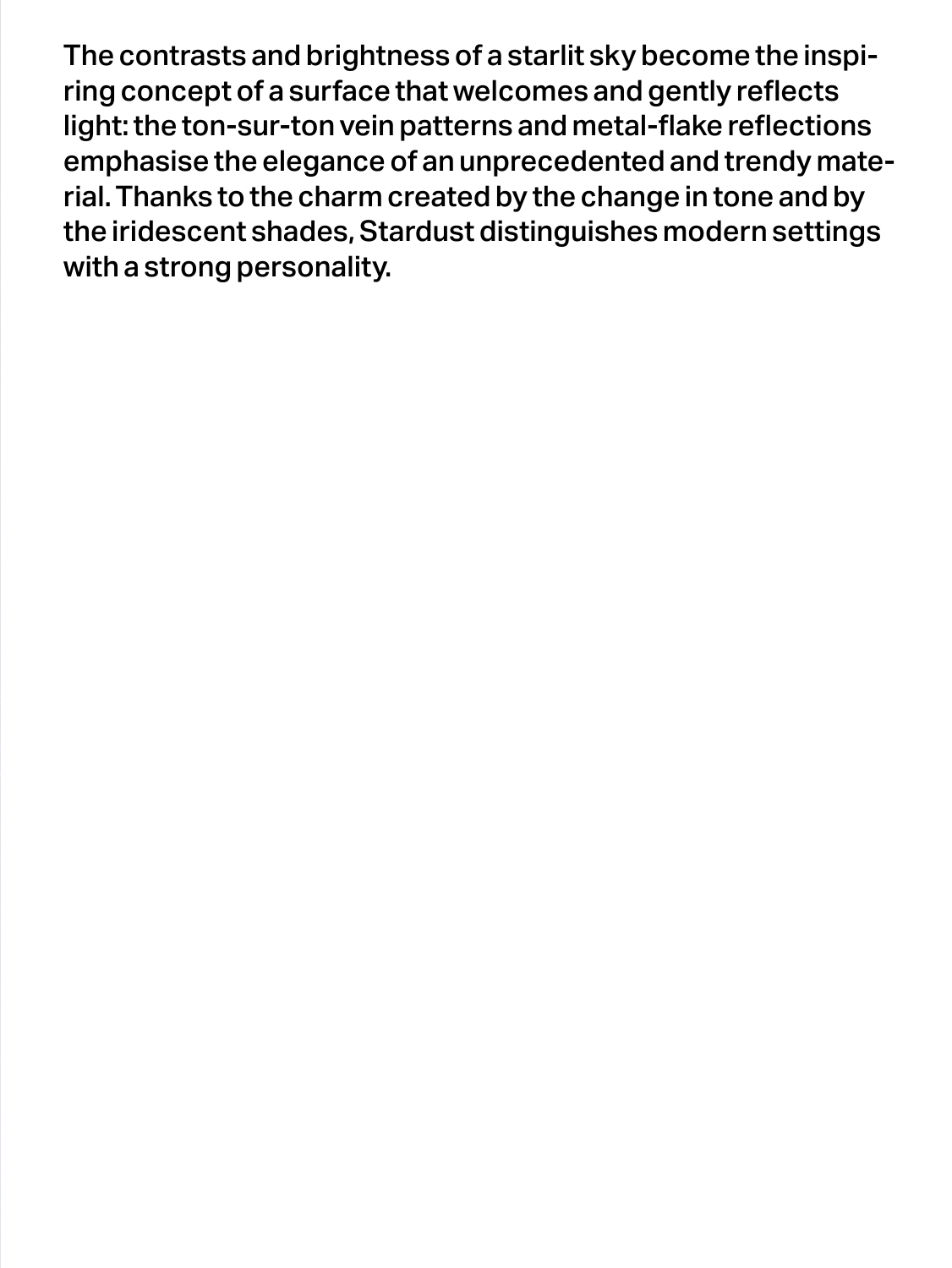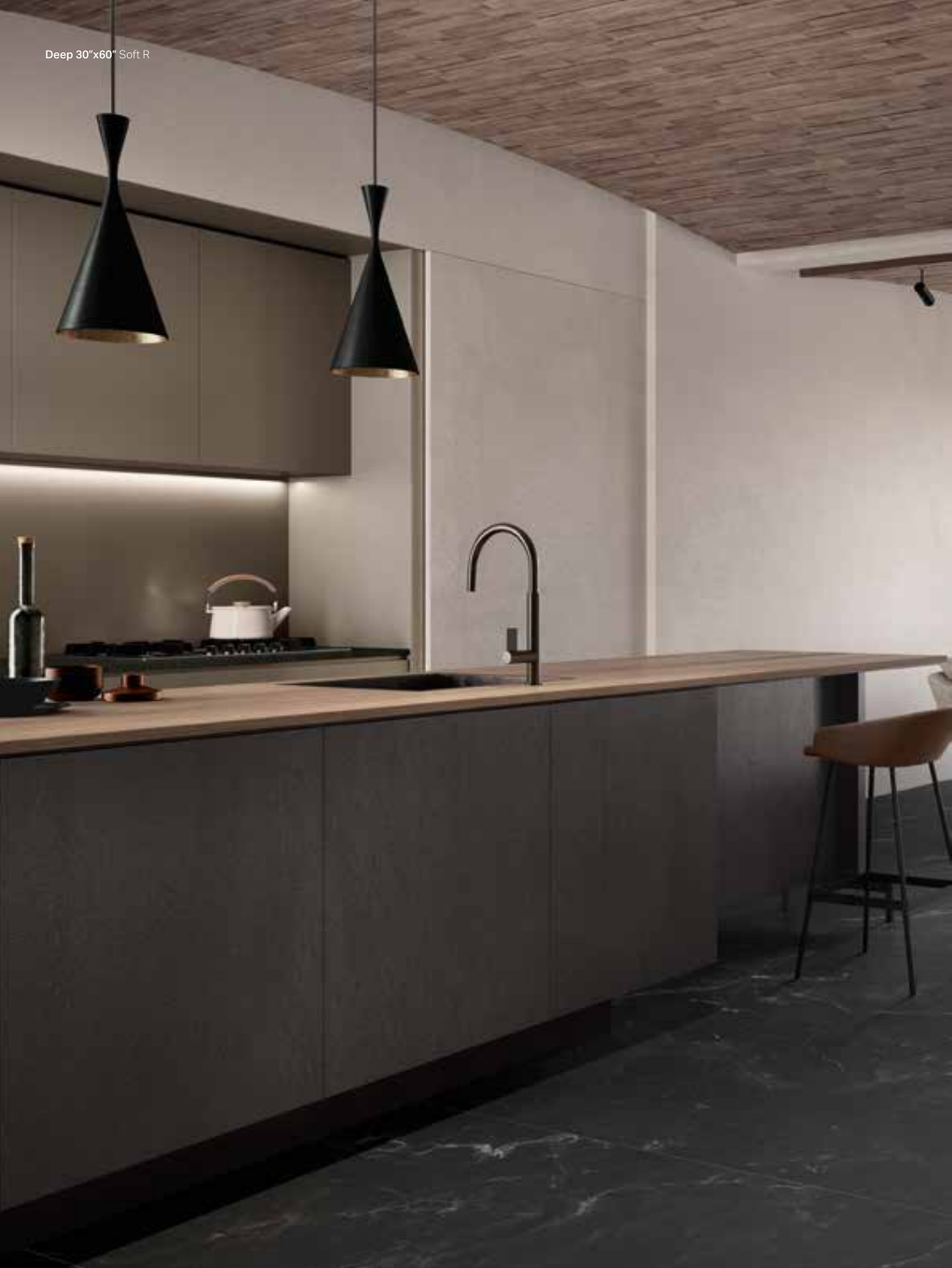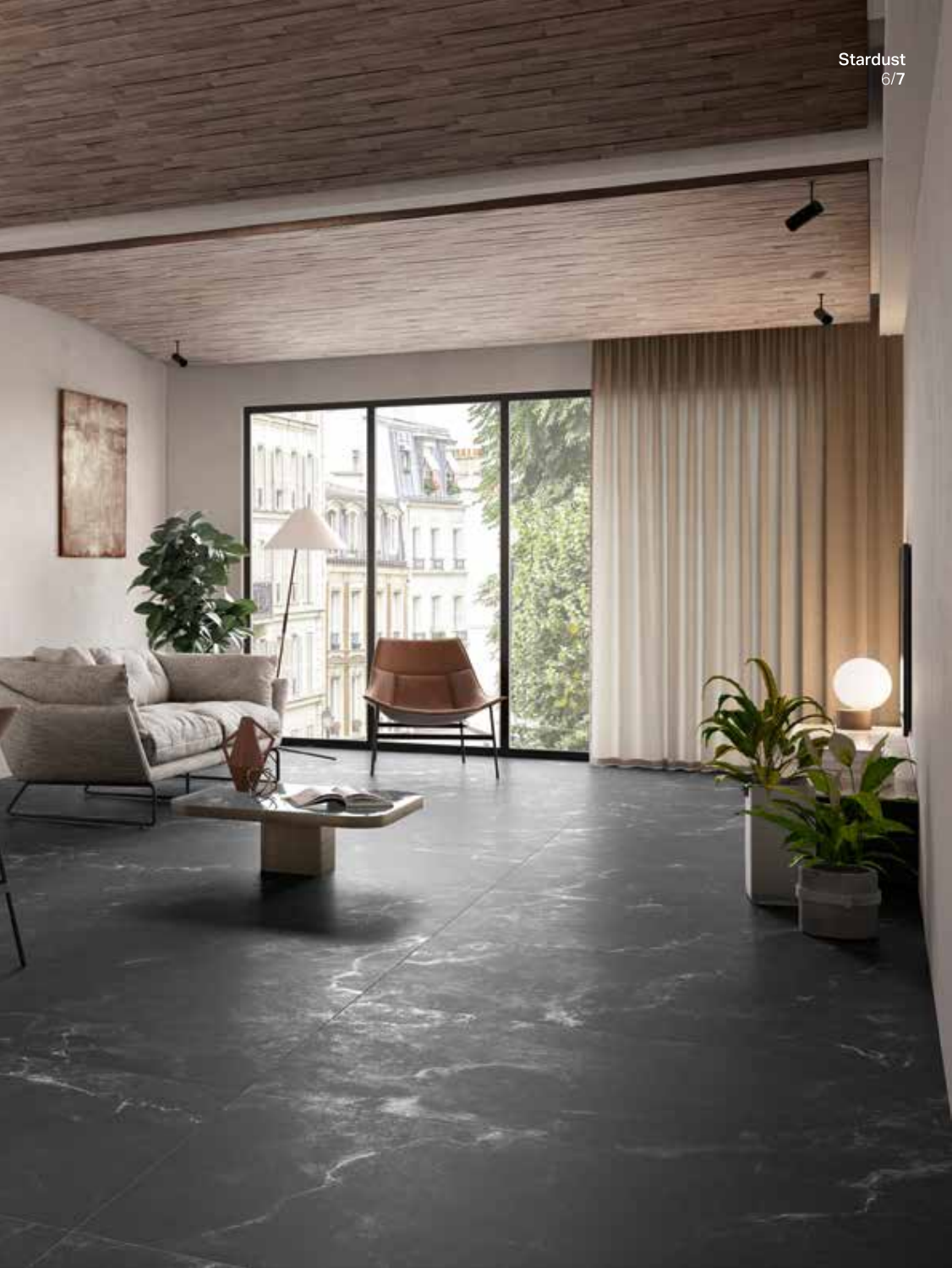





| 30"x60"R              | MK06        | Moon | 30"x60"R       | <b>MK08</b>      |
|-----------------------|-------------|------|----------------|------------------|
| <b>30"x60"</b> Soft R | MK07        |      | 30"x60" Soft R | MK09             |
| 30"x30"R              | <b>NA77</b> |      | 30"x30"R       | <b>NA79</b>      |
| <b>30"x30"</b> Soft R | <b>NA78</b> |      | 30"x30" Soft R | <b>NA80</b>      |
| 24"x24" R             | NC00        |      | 24"x24" R      | <b>NC02</b>      |
| 24"x24" Soft R        | NC01        |      | 24"x24" Soft R | NC <sub>03</sub> |
| 12"x24"R              | <b>NC74</b> |      | 12"x24"R       | <b>NC76</b>      |
| 12"x24" Soft R        | <b>NC75</b> |      | 12"x24" Soft R | <b>NC77</b>      |
|                       |             |      |                |                  |





| Nebula | 30"x60"R         | MK04             | Deep | 30"x60" R      | <b>MK02</b> |
|--------|------------------|------------------|------|----------------|-------------|
|        | 30"x60" Soft R   | MK05             |      | 30"x60" Soft R | MK03        |
|        | $30"$ x $30"$ R  | <b>NA81</b>      |      | 30"x30"R       | <b>NA75</b> |
|        | 30"x30" Soft R   | <b>NA82</b>      |      | 30"x30" Soft R | <b>NA76</b> |
|        | 24"x24"R         | NC <sub>04</sub> |      | 24"x24" R      | <b>NC06</b> |
|        | 24"x24" Soft R   | NC05             |      | 24"x24" Soft R | <b>NC07</b> |
|        | 12"x24"R         | <b>NC78</b>      |      | $12''$ x24" R  | <b>NC72</b> |
|        | $12"x24"$ Soft R | <b>NC79</b>      |      | 12"x24" Soft R | <b>NC73</b> |
|        |                  |                  |      |                |             |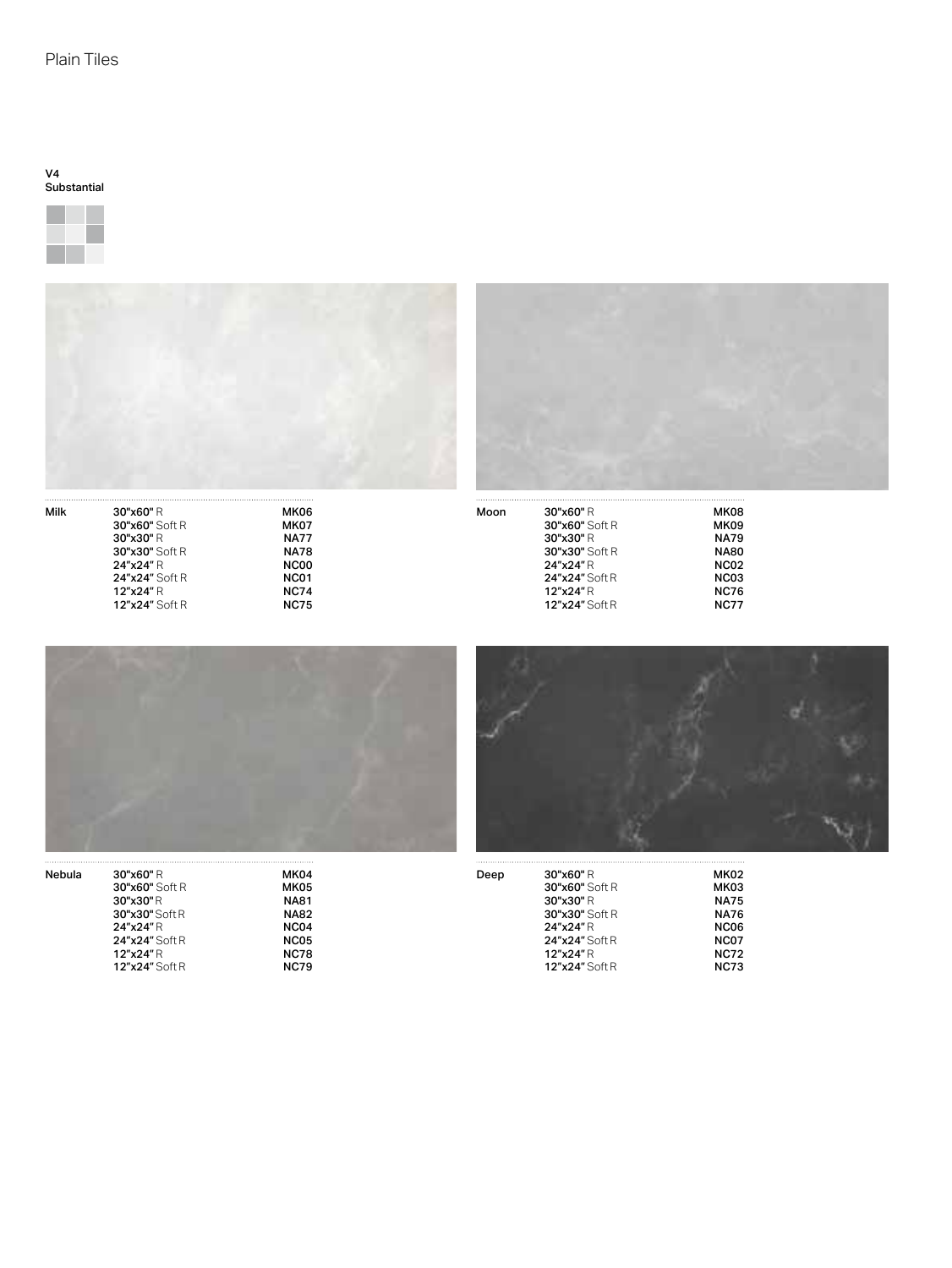Deep 30"x60" Soft R

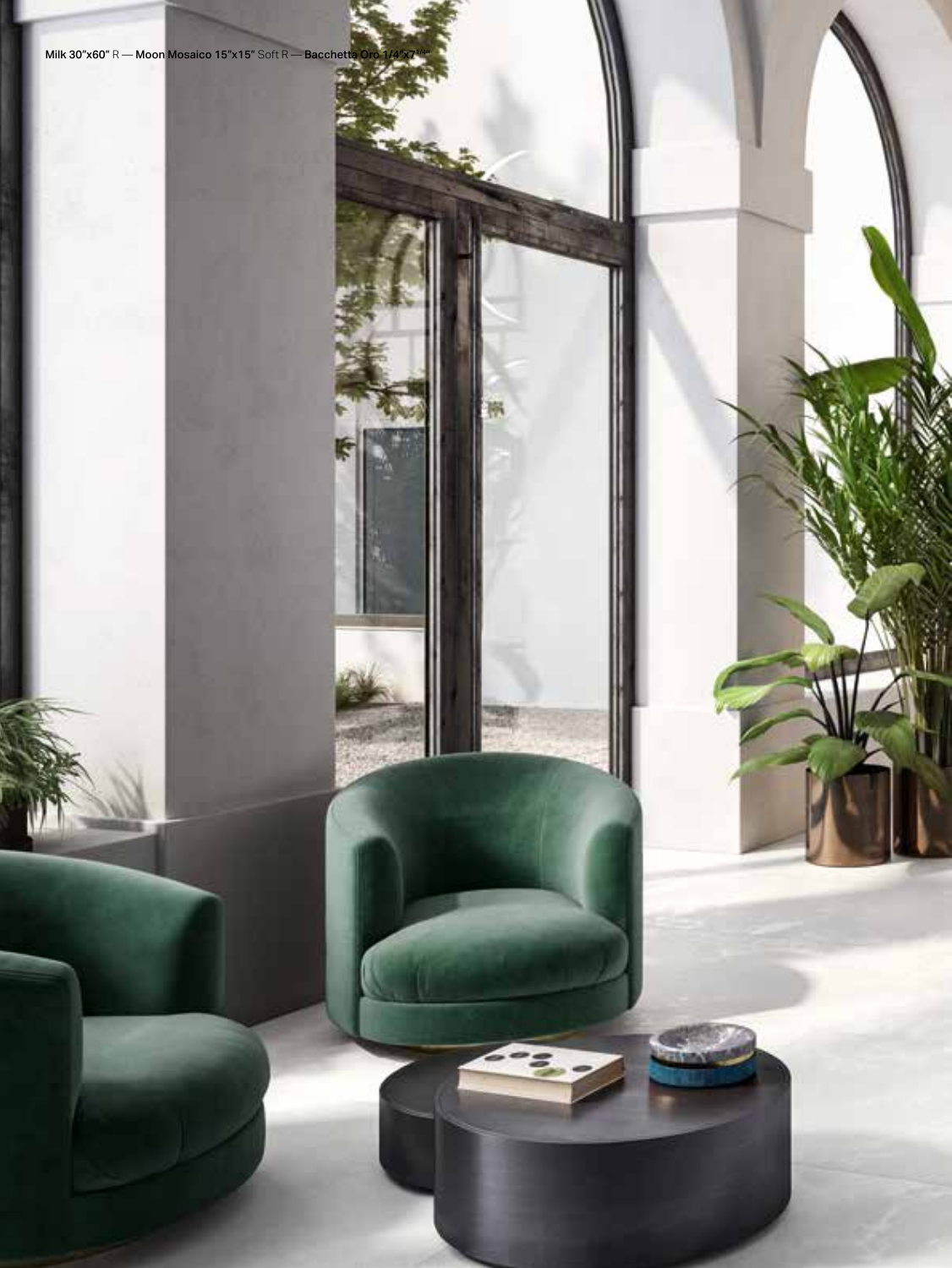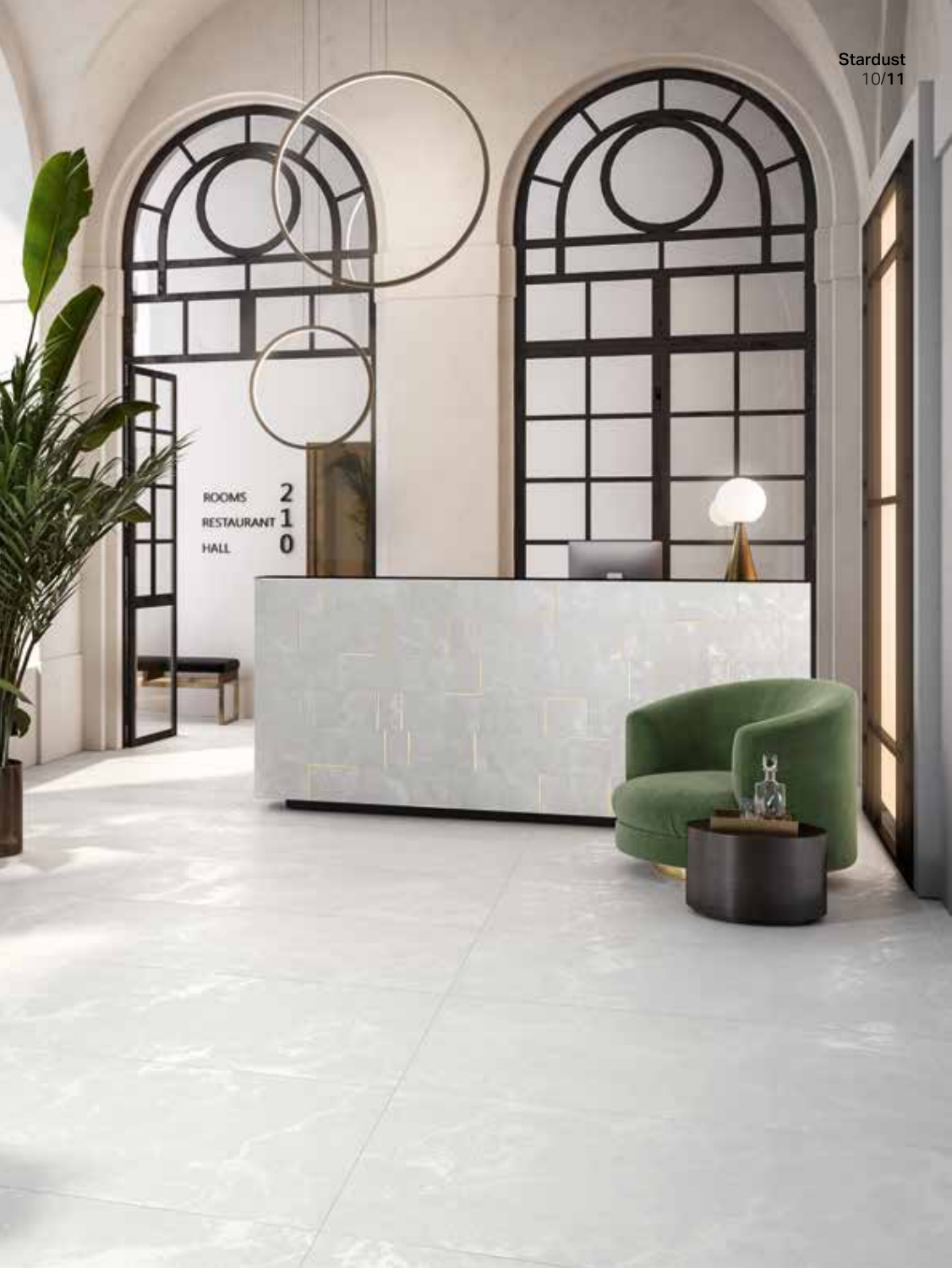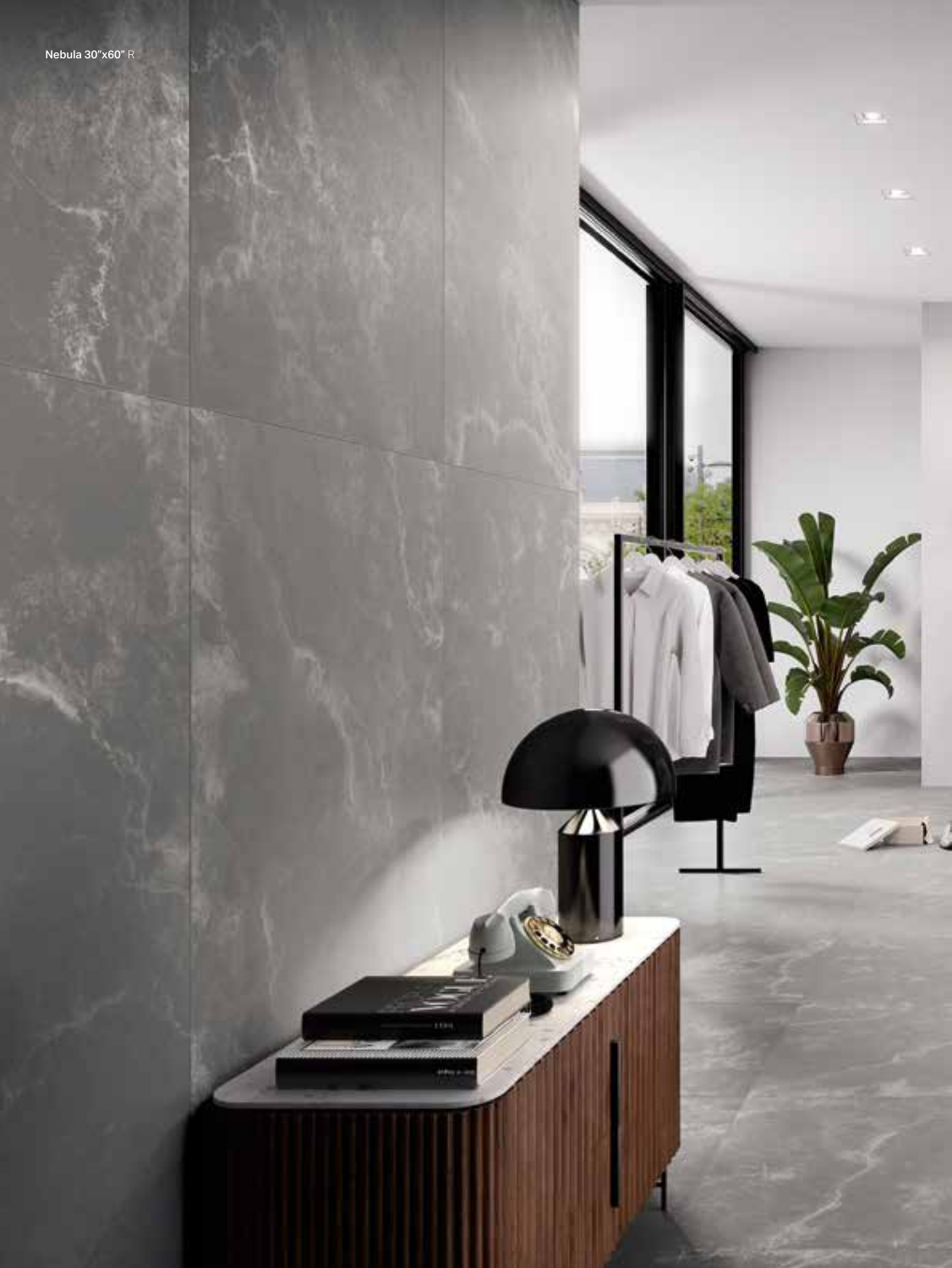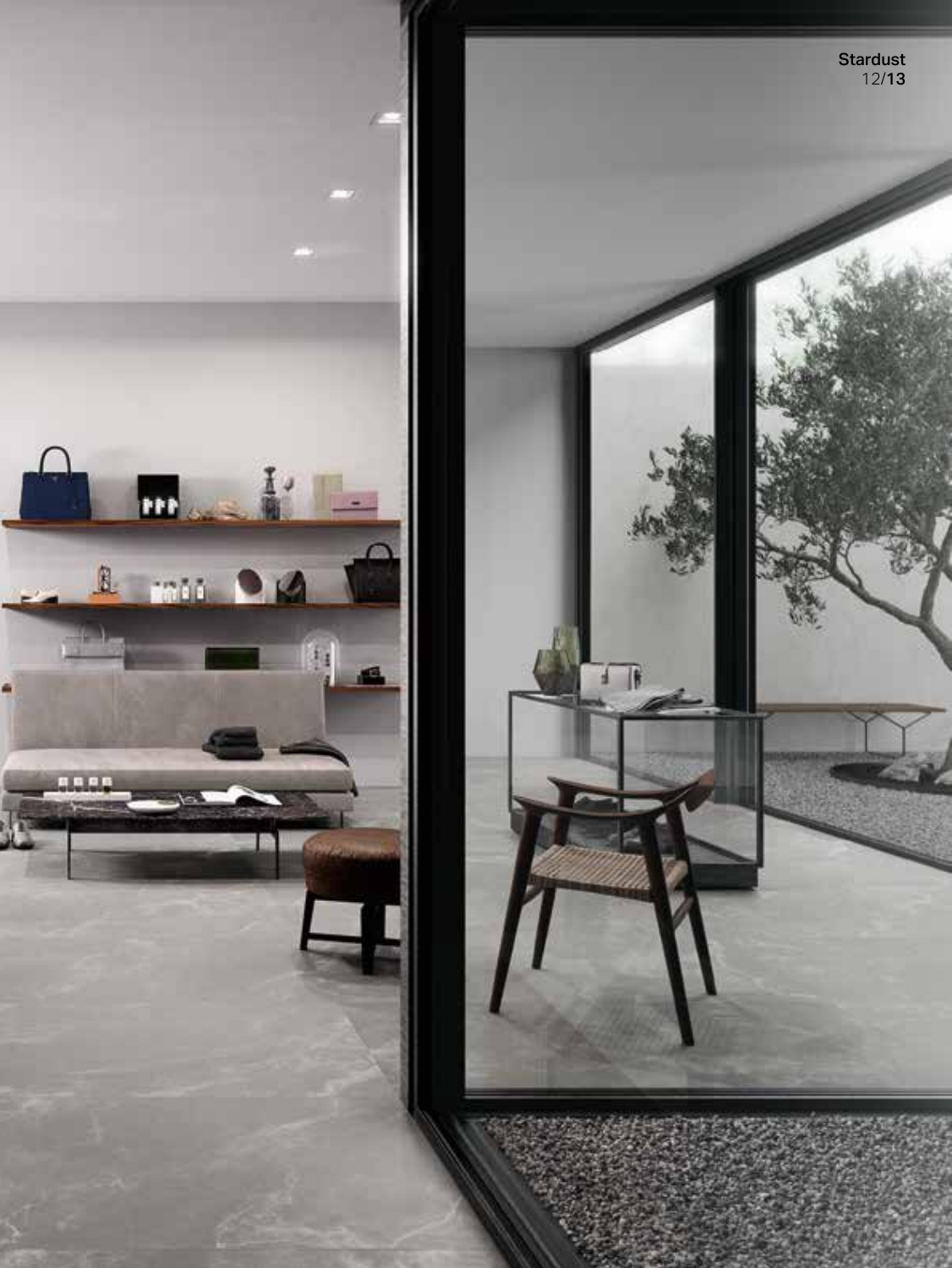m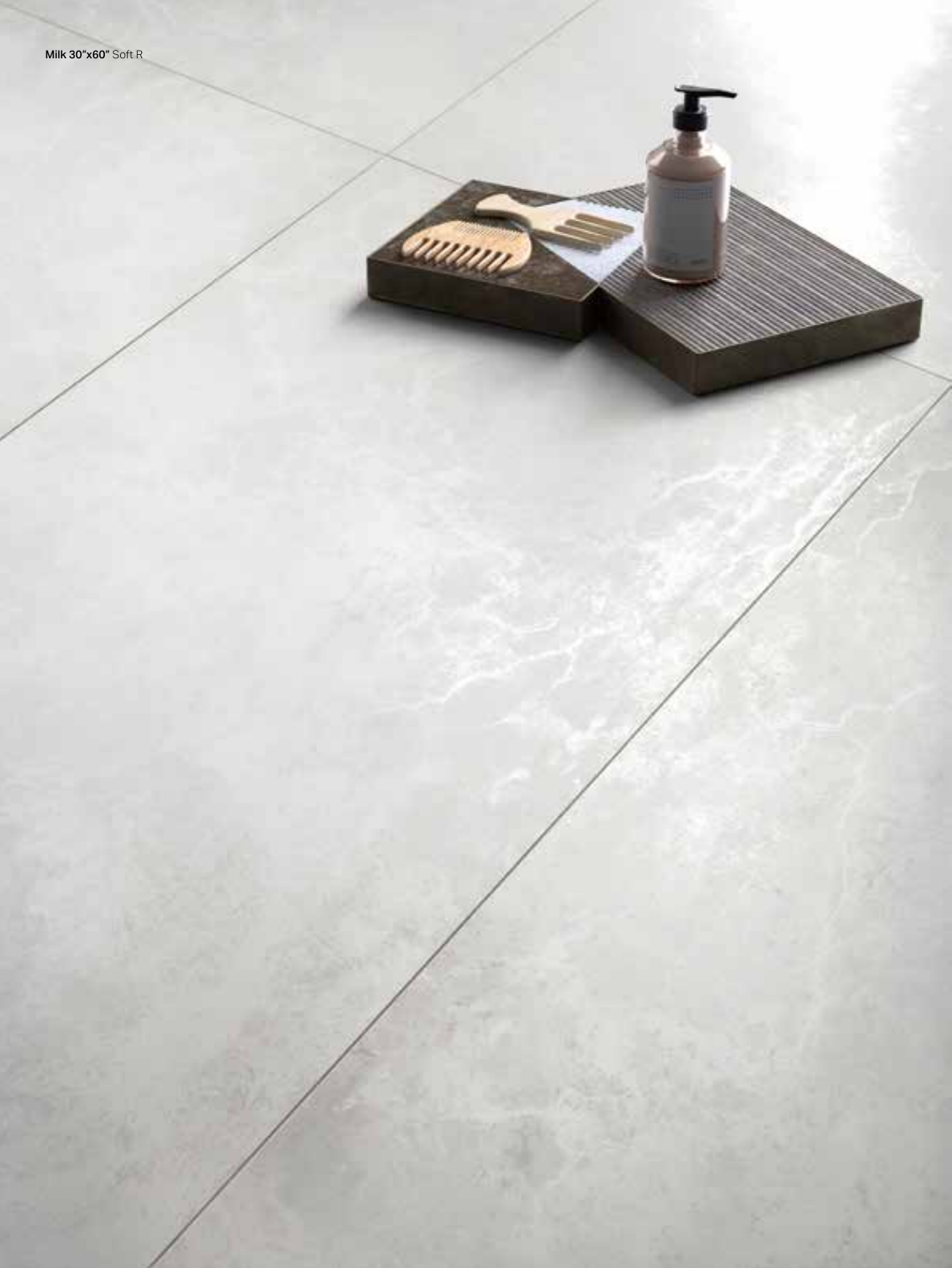The Mosaico that completes the series is inspired by bright and refined metals: available with Bacchetta Oro (Golden Strip) or with Bacchetta Bronzo (Bronze Strip), it consists of three different modules that are mixed together randomly to create original geometric combinations.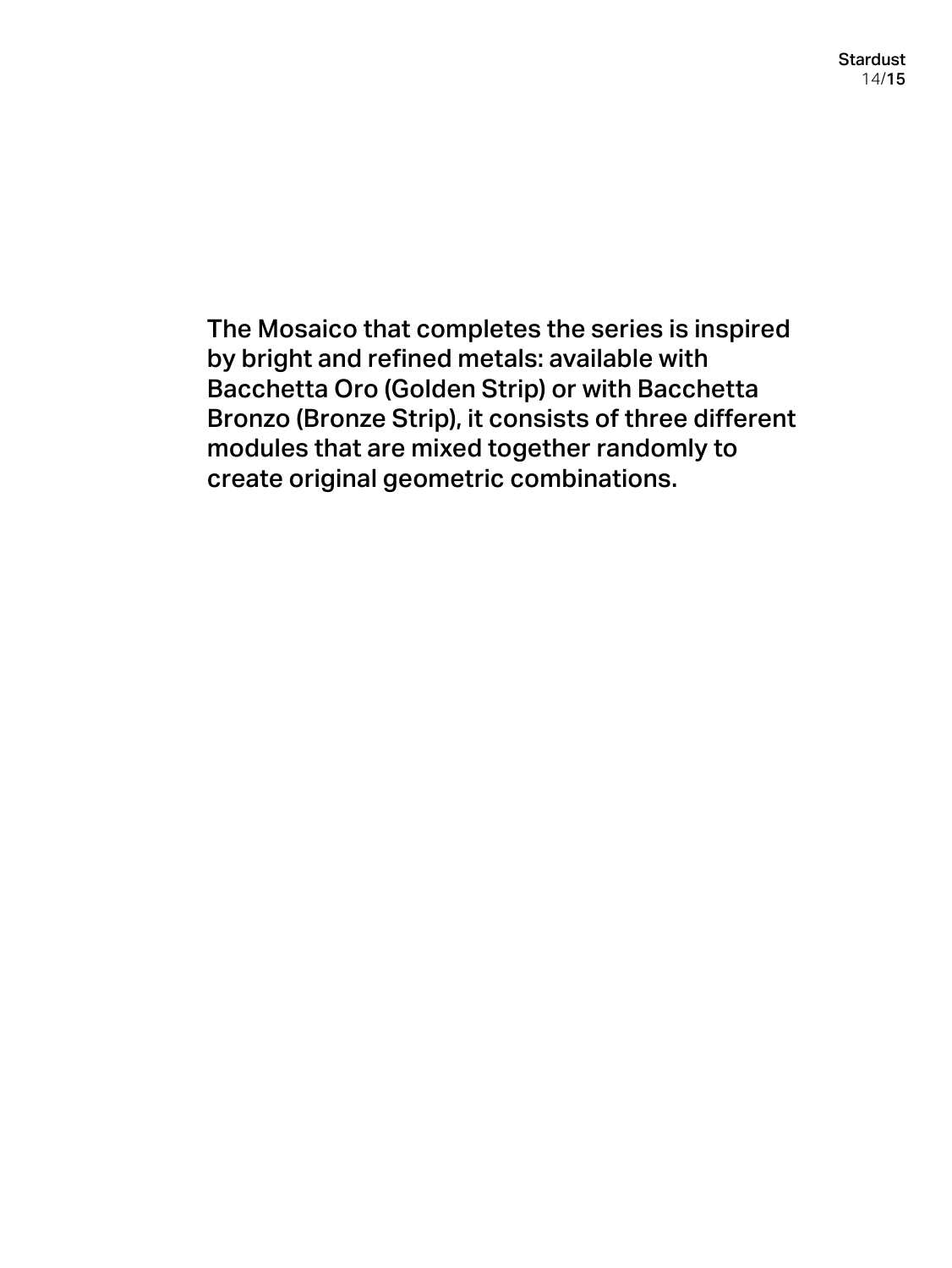Mosaics



#### V4 Substantial





| Bacchetta<br>Oro | 1/4"x71/4" | <b>NB39</b> | Bacchetta | $1/4$ "x7 $1/4$ " | <b>NB38</b> |
|------------------|------------|-------------|-----------|-------------------|-------------|

Element necessary for the completion of the Mosaico available in Bronzo (Bronze) and Oro (Gold) colours.

1 box Mosaico = 1 box Bacchetta

| Bacchetta<br>Oro | 1/4"x30" | <b>NB37</b> | Bacchetta<br>Bronzo | 1/4"x30" | <b>NB36</b> |
|------------------|----------|-------------|---------------------|----------|-------------|

Optional decorative strip for claddings (cannot be used as an end piece).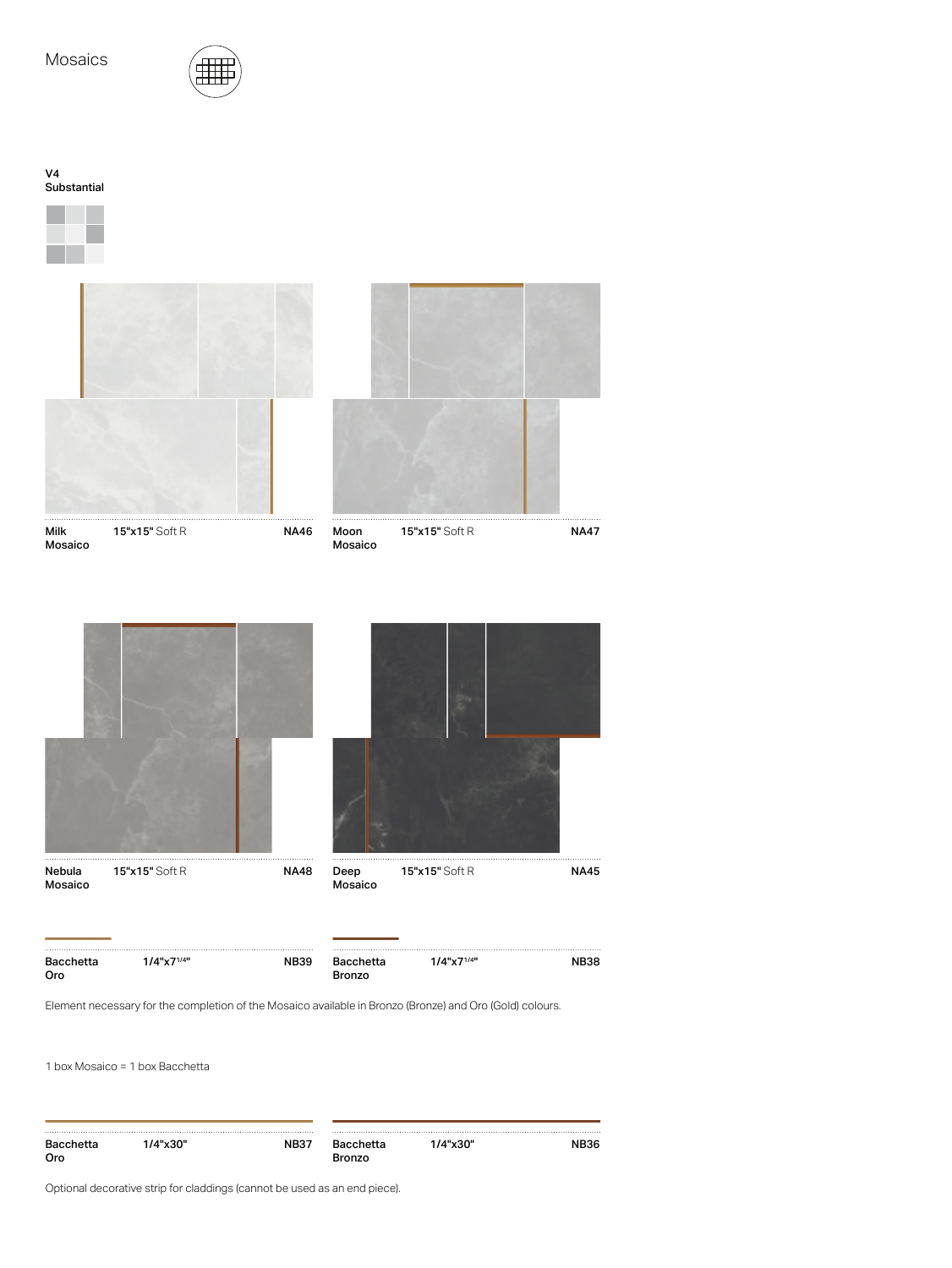

Stardust<br>16/17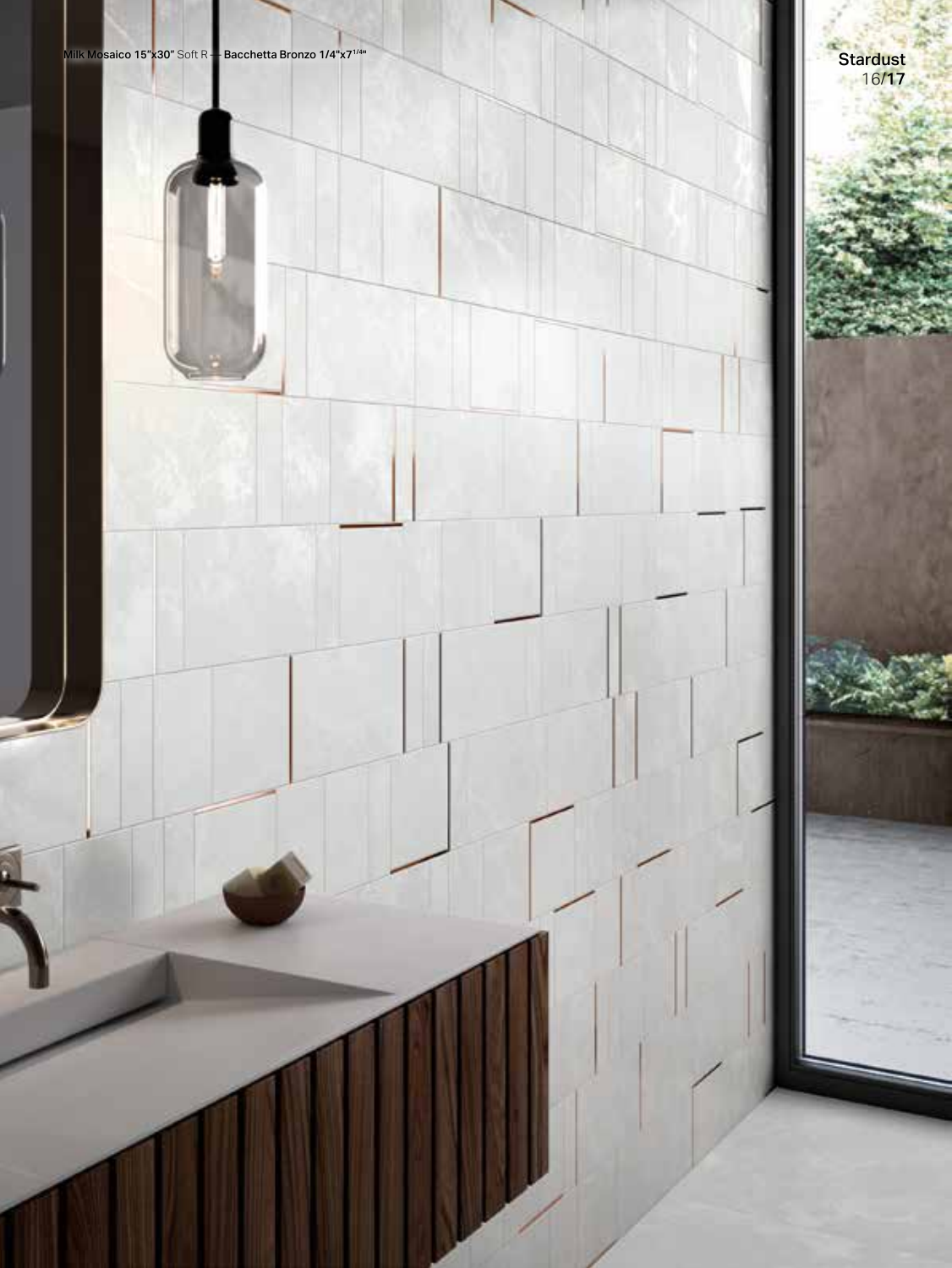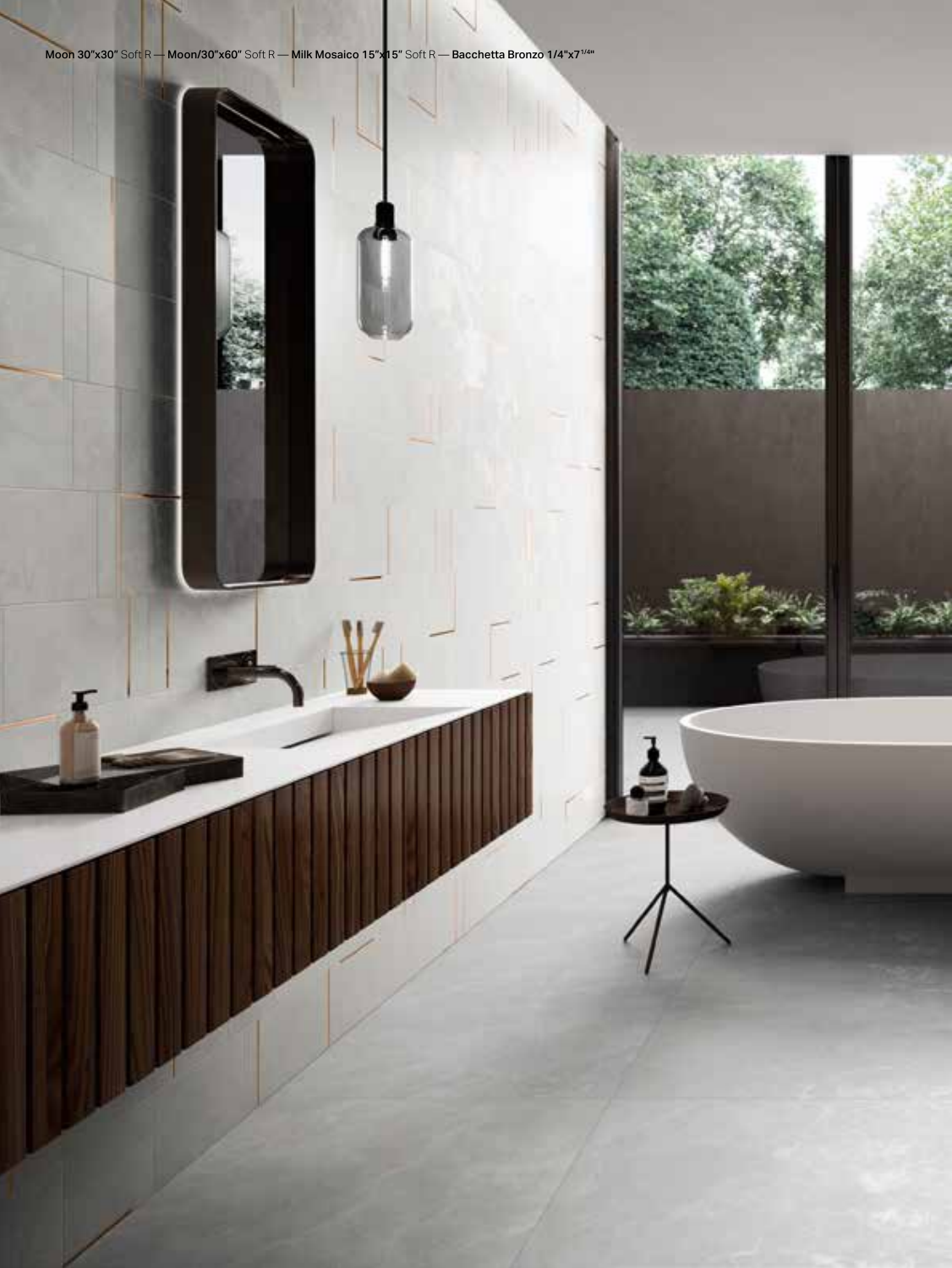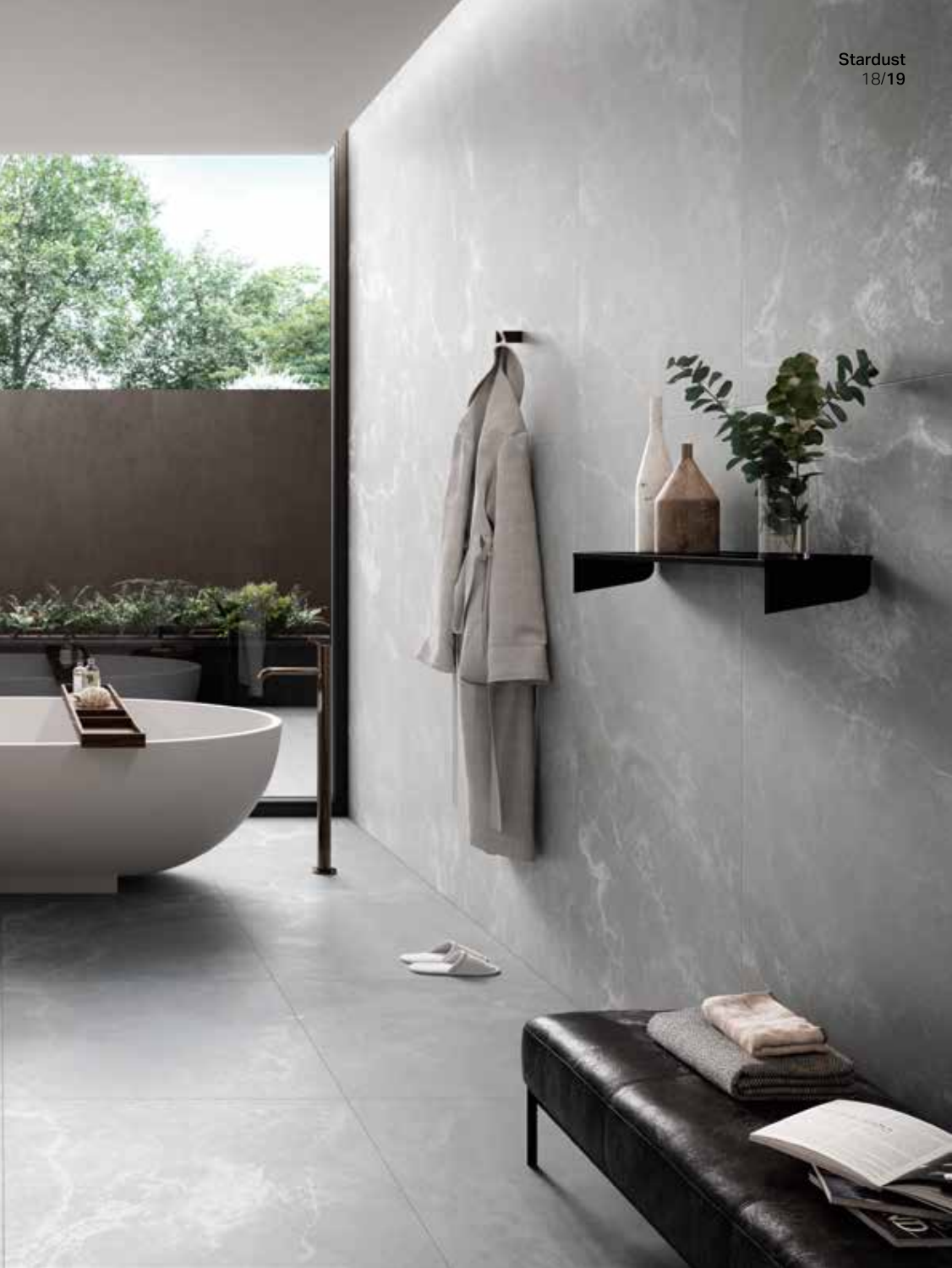#### Trim tiles

| Battiscopa | 27/8"x30" R | 27/8"x24" R |         |             |
|------------|-------------|-------------|---------|-------------|
| ∼          | Deep        | <b>MK38</b> | Deep    | <b>NC66</b> |
|            | Milk        | <b>MK40</b> | Milk    | <b>NC67</b> |
|            | Moon        | <b>MK41</b> | Moon    | <b>NC68</b> |
|            | Nebula      | MK39        | Nebula، | <b>NC69</b> |

#### Packing

|                                   | $pcs \times$ | $m^2/m \times$<br>box |       | $box \times$<br>pallet | m4)<br>pallet | kg x    |
|-----------------------------------|--------------|-----------------------|-------|------------------------|---------------|---------|
| 24"x48"                           |              | .4400                 | 31.50 | 35                     | 5040          | 1102.50 |
| 30"x60"                           |              | 1,1250                | 24.50 | 25                     | 28.13         | 612.50  |
| 30"x30"                           |              | 1.1250                | 24.00 |                        | 47.25         | 1008.00 |
| 24"x24"                           |              | 1.0800                | 22.65 |                        |               | 906.00  |
| 12"x24"                           |              |                       | 26.25 |                        |               |         |
| 15"x15" Mosaico                   |              |                       | $-4C$ |                        |               |         |
| 1/4″x30″ Bacchetta                |              |                       | റ3    | 506                    |               |         |
| 1/4″x7¼″ Bacchetta                |              |                       |       |                        |               |         |
| 27/8"x30" Battiscopa              |              | 7.5000                | 11.00 | 54                     | 405.00        |         |
| 2 <sup>7/8</sup> "x24" Battiscopa |              |                       |       |                        |               |         |

The MATTE and SOFT finishes are recommended for interior floors, walls, and exterior walls in both residential and commercial applications.<br>Stardust is not recommended for exterior horizontal surfaces or exterior paving, a

#### SOFT Features















### Class 5 > 0,42 Wet

#### MATTE Features











UNI EN ISO 10545/14 DIN 51130 B.C.R.A. Rep. CEC/81 ANSI A137.1-2012 (BOT3000)

Class 5 R10 R10 Dry > 0,40 / Wet > 0,40 > 0,42 Wet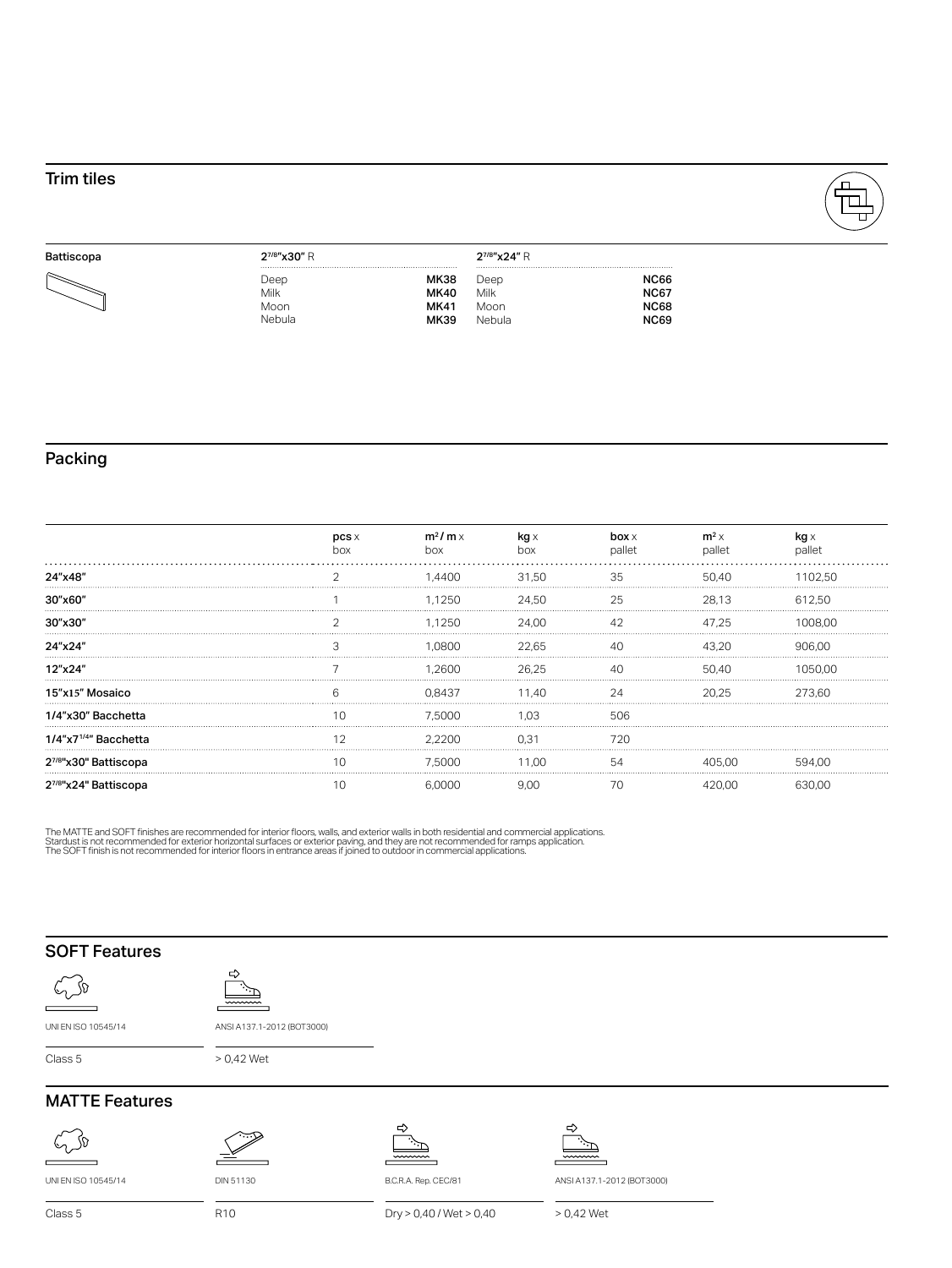#### Color shading



The marked chromatic variation and the veining of the product is an intrinsic feature to re-create the randomness and richness of the colour shading of natural stones to which the collection is inspired. For these reasons, we recommend installing the product choosing tiles from different boxes in order to guarantee a variable and natural random effect of the finished surface. Due to these intrinsic features of the product, the colours represented in this catalogue must only be considered an example of the many possible colour shades.

Moon 30"x60" Soft R

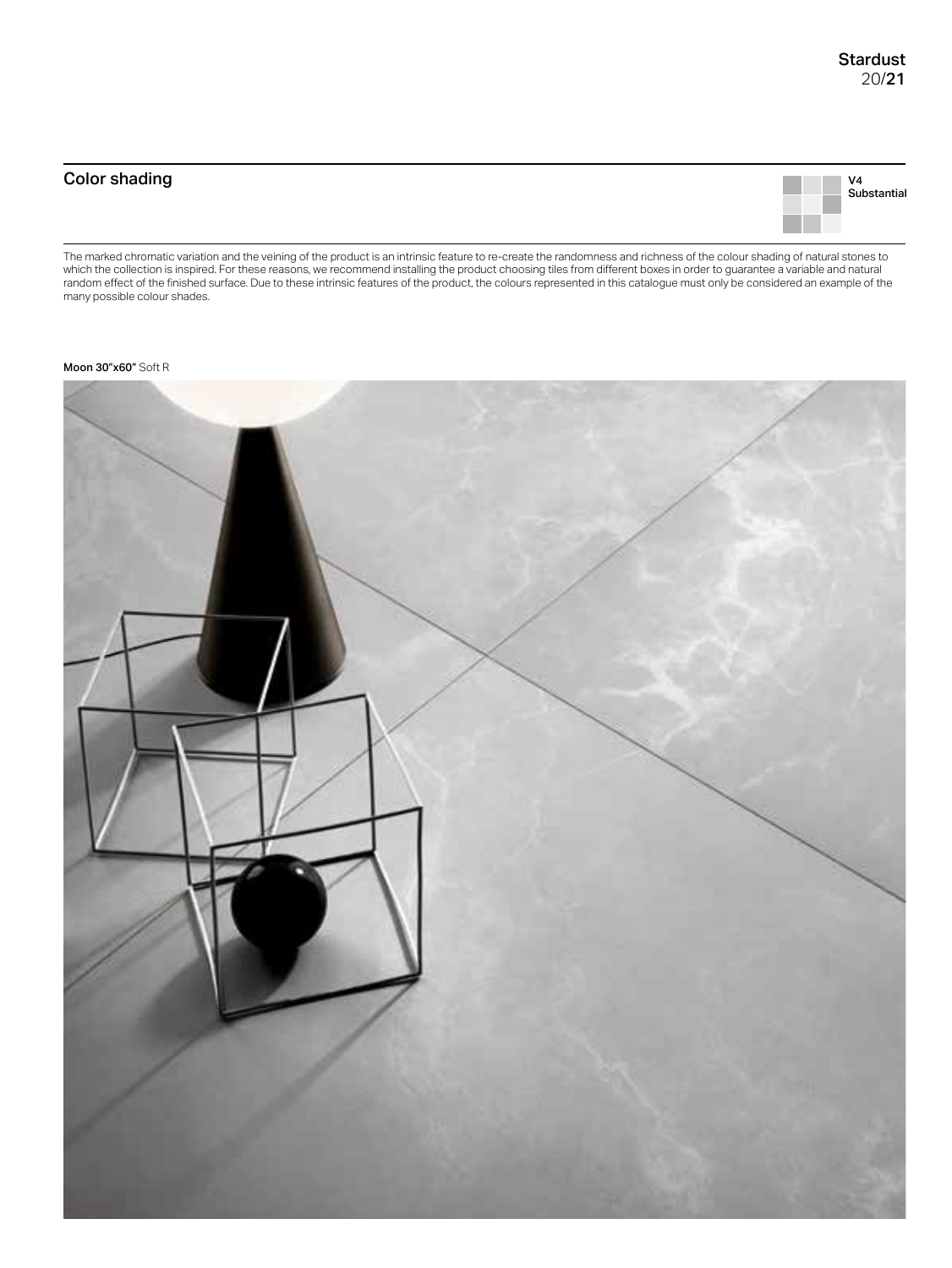#### Legend Porcelain Stoneware – EN 14411 ISO 13006 Bla Annex G Group

|         |                                            |                        | Regulation Required standards                  |                             |                              | <b>Stardust Value</b>             |
|---------|--------------------------------------------|------------------------|------------------------------------------------|-----------------------------|------------------------------|-----------------------------------|
|         | Sizes                                      | UNI EN ISO<br>10545/2  |                                                | Not rectified               | Rectified                    |                                   |
|         |                                            |                        | $\rightarrow$ Length and width                 | ±0,6%<br>max 2mm            | ± 0,3%<br>max 1mm            |                                   |
|         |                                            |                        | .<br>$\rightarrow$ Thickness                   | <br>±5%<br>max 0,5mm        | .<br>± 5%<br>max 0,5mm       |                                   |
|         |                                            |                        | .<br>$\rightarrow$ Linearity                   | .<br>± 0.5%<br>max 1,5mm    | .<br>± 0,3%<br>max 0,8mm     | Compliant                         |
|         |                                            |                        | .<br>$\rightarrow$ • Wedging<br>.              | .<br>± 0.5%<br>max 2mm<br>. | .<br>± 0.3%<br>max 1,5mm<br> |                                   |
|         |                                            |                        | $\rightarrow$ Warpage                          | ± 0.5%<br>max 2mm           | ± 0,4%<br>max 1,8mm          |                                   |
|         | Water absorption                           | UNI EN ISO<br>10545/3  | $\leq 0.5 \%$                                  |                             |                              | 0,2%                              |
|         | <b>Flexural Strenght</b>                   | UNI EN ISO<br>10545/4  | $\geq$ 35 N/mm <sup>2</sup>                    |                             |                              | Compliant                         |
|         |                                            |                        | $S \ge 1300$ N (thickness $\ge 7.5$ mm)        |                             |                              | Compliant                         |
|         | Coefficient of restitution (COR)           | UNI EN ISO<br>10545/5  | Recommended value $\geq 0.55$                  |                             |                              | Compliant                         |
|         | Deep abrasion resistance                   | UNI EN ISO<br>10545/6  | $\leq 175$ mm <sup>3</sup>                     |                             |                              | Compliant                         |
|         | Coefficient of thermal linear<br>expansion | UNI EN ISO<br>10545/8  | Tests method available                         |                             |                              | $\leq 7 \cdot MK^{-1}$            |
|         | Thermal shock resistance                   | UNI EN ISO<br>10545/9  | No sample must show visible defects            |                             |                              | Compliant                         |
|         | Moisture expansion                         | UNI EN ISO<br>10545/10 | Tests method available                         |                             |                              | $\leq 0.01~\%$<br>$(0,1$ mm/m $)$ |
|         | Fire resistance                            | UNI EN ISO<br>13501-1  | Declare a value<br>Class A1 or A <sub>1f</sub> |                             |                              | $A1_{\rm fl}$                     |
| ઌ૾ૺૼૢઌ૾ | Frost resistance                           | UNI EN ISO<br>10545/12 | Resistant                                      |                             |                              | Compliant                         |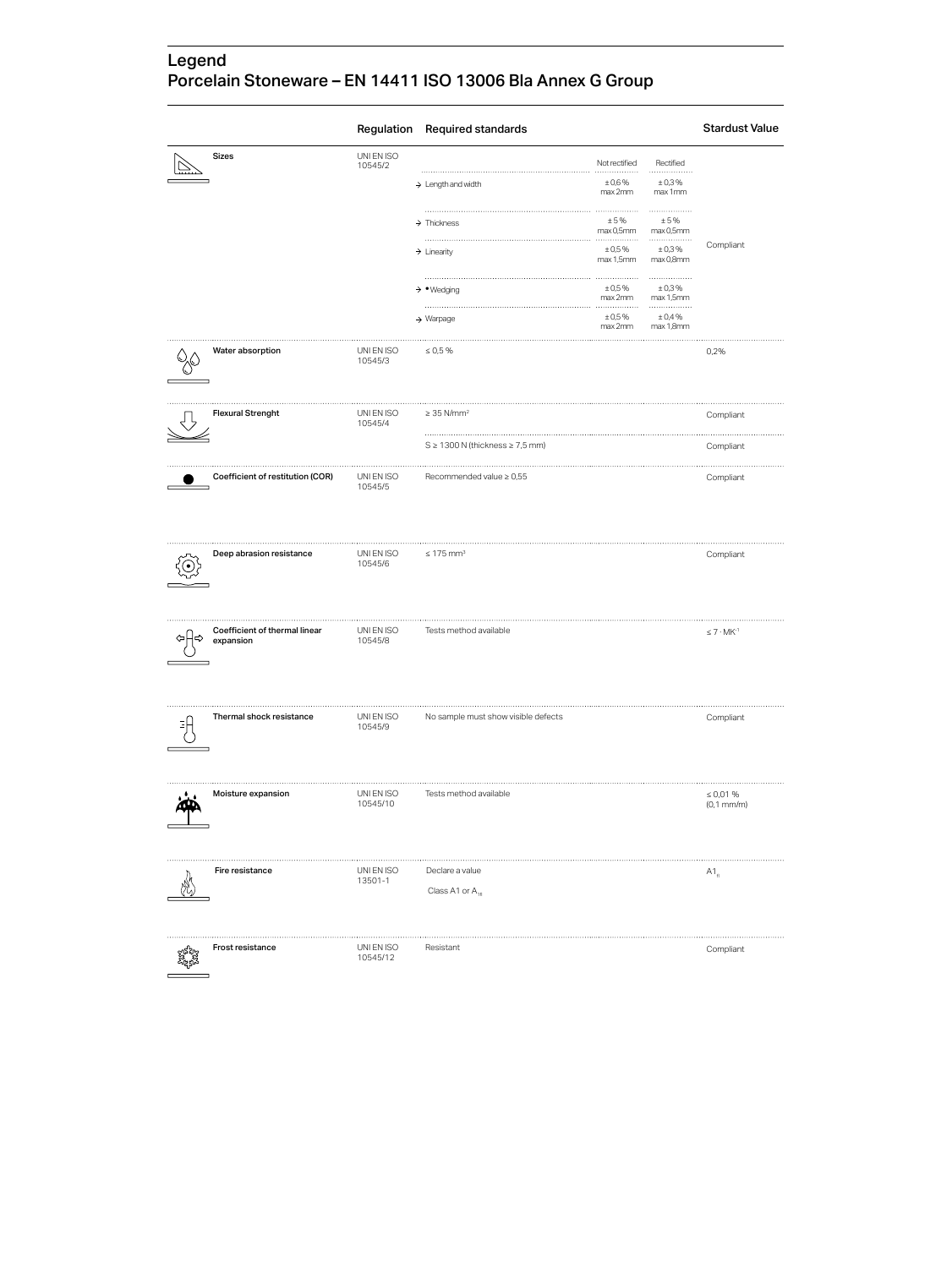| Legend                                                     |  |
|------------------------------------------------------------|--|
| Porcelain Stoneware – EN 14411 ISO 13006 Bla Annex G Group |  |

**Stardust** 22/23

|                     |                                                   |                                                                                           | Regulation Required standards                                                    | <b>Stardust Value</b> |
|---------------------|---------------------------------------------------|-------------------------------------------------------------------------------------------|----------------------------------------------------------------------------------|-----------------------|
| Chemical resistance |                                                   | UNI EN ISO<br>10545/13                                                                    |                                                                                  |                       |
|                     |                                                   | Resistance<br>to household<br>chemicals and<br>swimming pool<br>salts                     | Minimum class B (GB for glazed tiles)<br>Minimum class B (UB for unglazed tiles) | Compliant             |
|                     |                                                   | Resistance to low Declare a class<br>concentrations<br>of acids and<br>alkalis            | Tests method available                                                           | ULA                   |
|                     |                                                   | Resistance<br>to high<br>concentrations<br>of acids and<br>alkalis                        | Declare a class<br>Tests method available                                        | <b>UHA</b>            |
|                     | Stain resistance                                  | UNI EN ISO<br>10545/14                                                                    | UGL Declare a value                                                              | See inside            |
|                     | Assessment of slip resistance                     | DIN 51130                                                                                 | Declare a value (R)                                                              | See inside            |
|                     |                                                   | DIN 51097                                                                                 | Declare a value (A+B+C)                                                          | See inside            |
|                     |                                                   | BS 7976-2:2002 Declare a value<br>(CEN/TS 16165,<br>Annex C)<br>Pendulum<br>Friction Test |                                                                                  | See inside            |
|                     | Measurement of dynamic<br>coefficient of friction | B.C.R.A. Rep.<br>CEC/81                                                                   | Dry > 0,40 / Wet > 0,40                                                          | See inside            |
|                     |                                                   | ANSI A137.1-<br>2012 (BOT3000)                                                            | > 0,42 Wet                                                                       | See inside            |